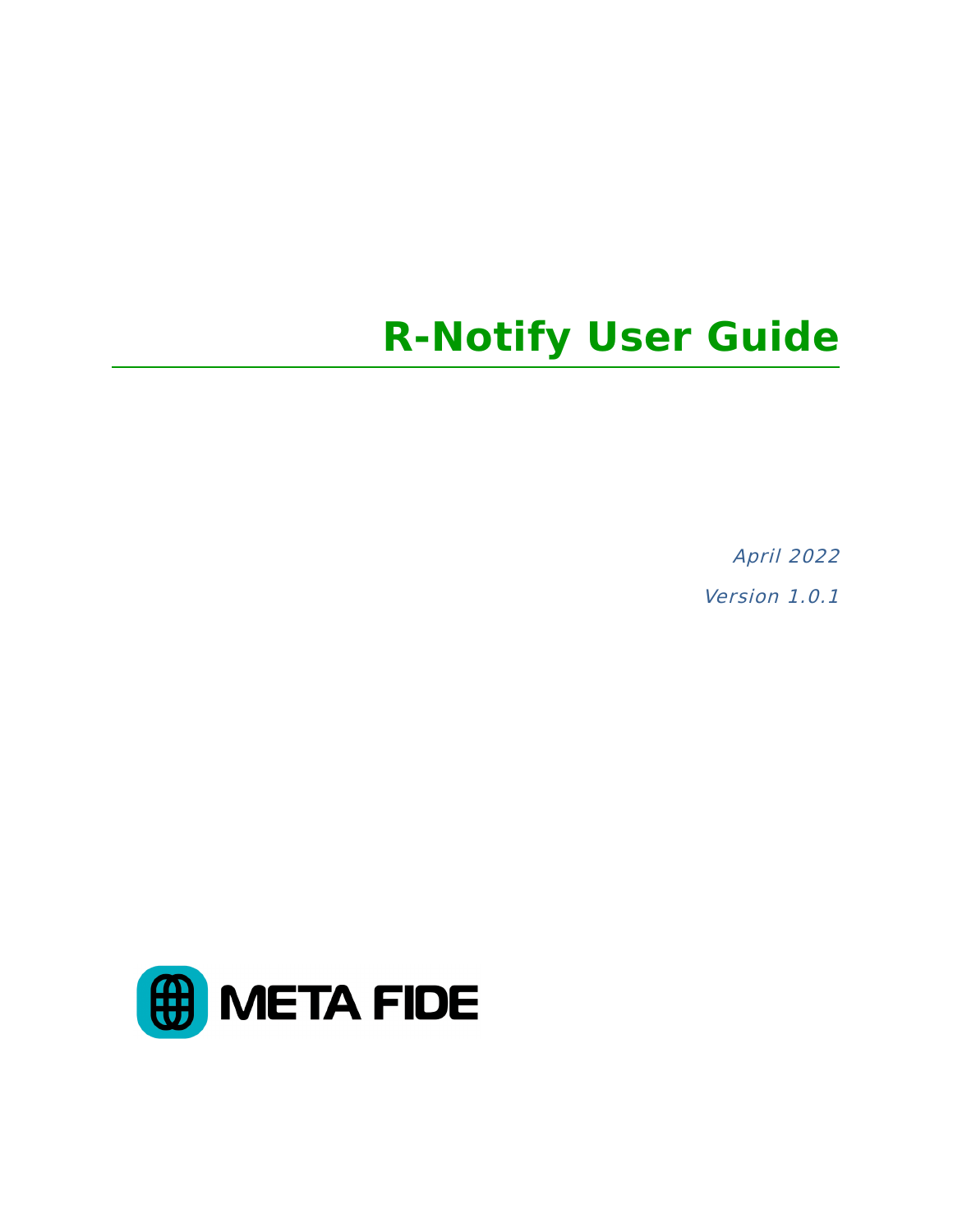R-Notify Copyright © 2022 Igor Riđanović

DaVinci Resolve™, DaVinci™ and Resolve™ are trademarks or registered trade mark of Blackmagic Design Pty Ltd in the United States and other countries.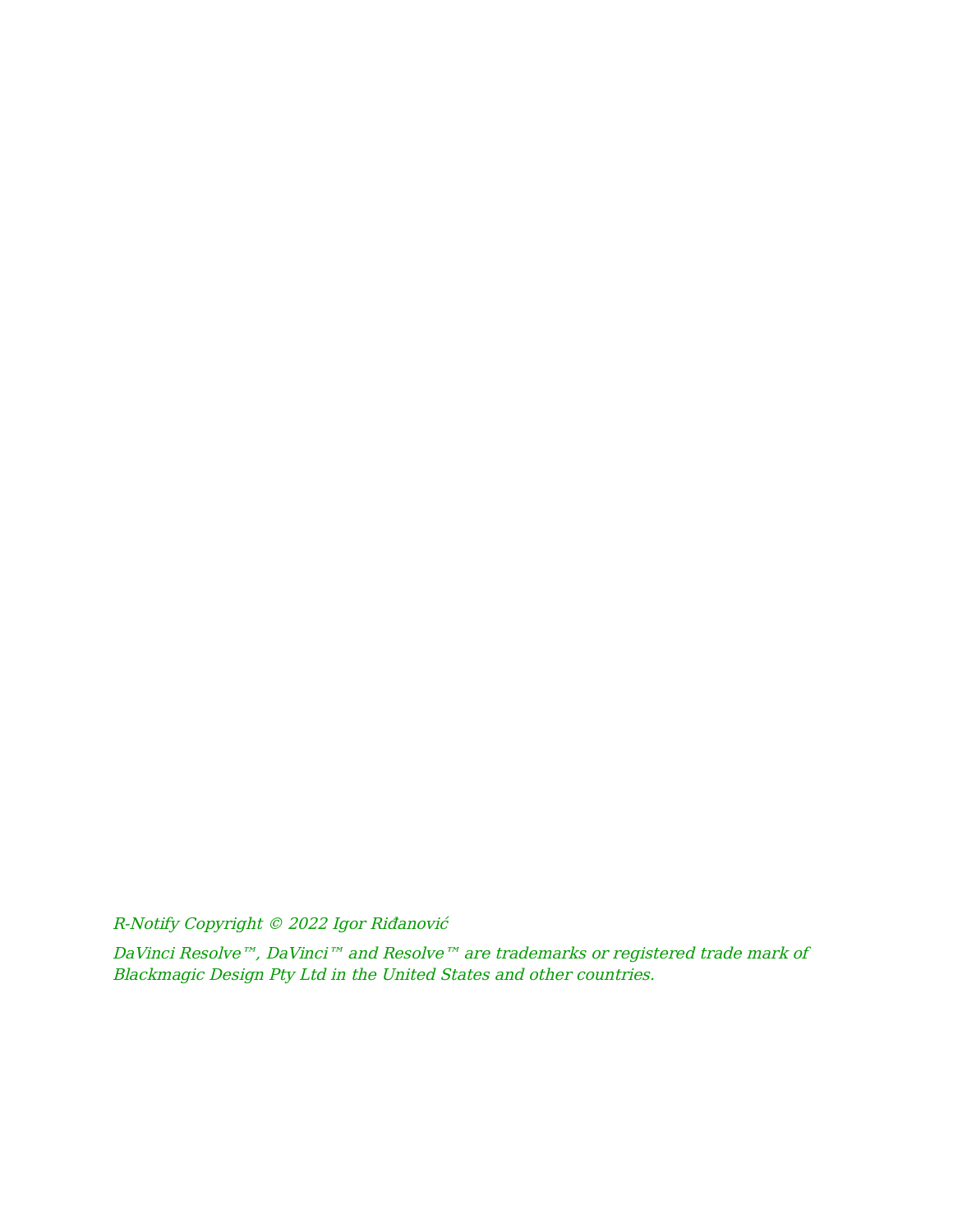

# **Table of Contents**

| Introduction             |  |
|--------------------------|--|
| 2 Installation and Setup |  |
| 3 Using R-Notify         |  |
| 4 Troubleshooting        |  |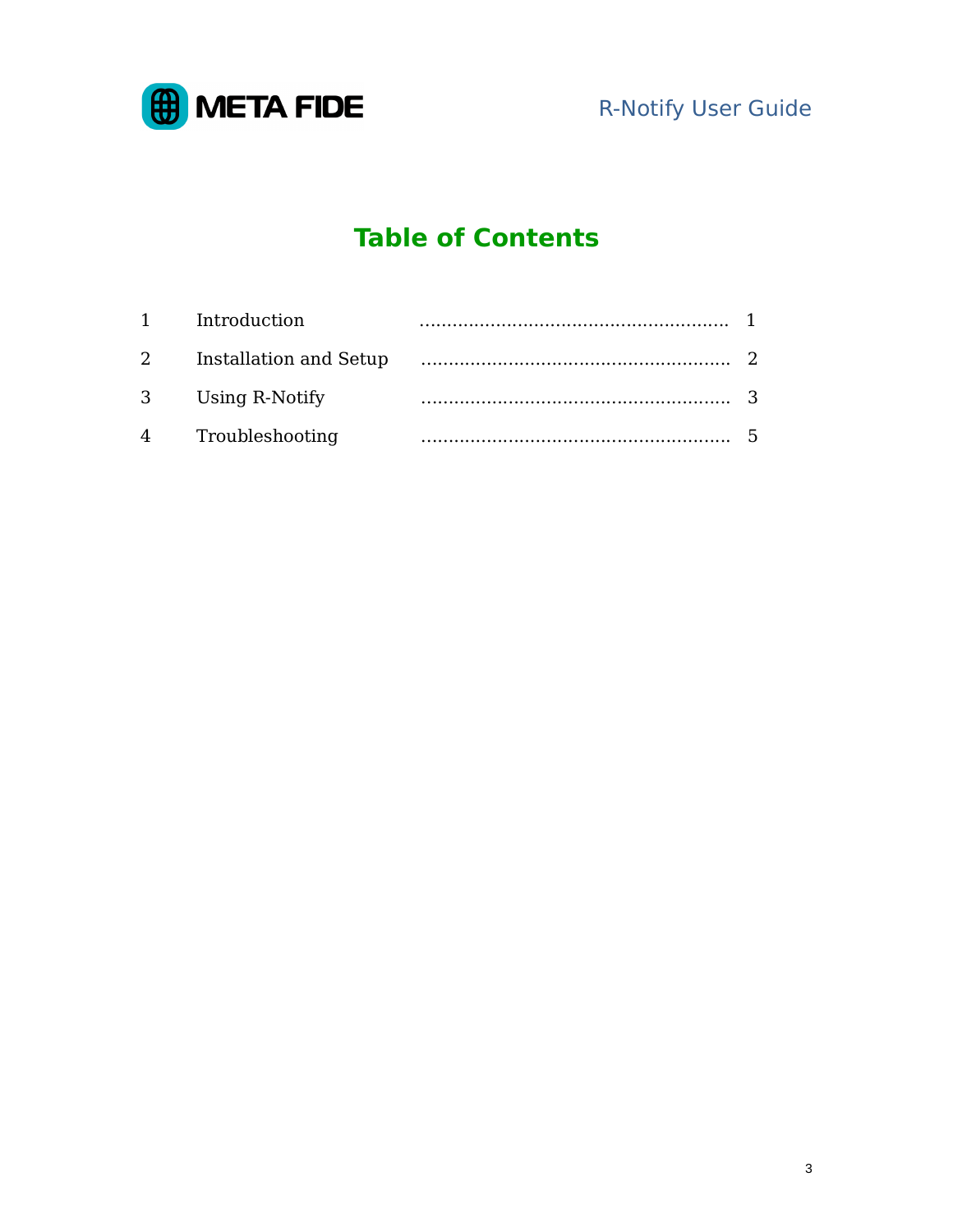

# **1 Introduction**

### **1.1 What is R-Notify?**

R-Notify is a DaVinci Resolve add-on app that plays a sound and sends out an email notification when a render is complete.

### **1.2 Requirements**

Timeline Loader requires DaVinci Resolve or DaVinci Resolve Studio 16 or above running on Linux, MacOS, or Windows 10. This user guide assumes users are familiar with the basic operation of DaVinci Resolve.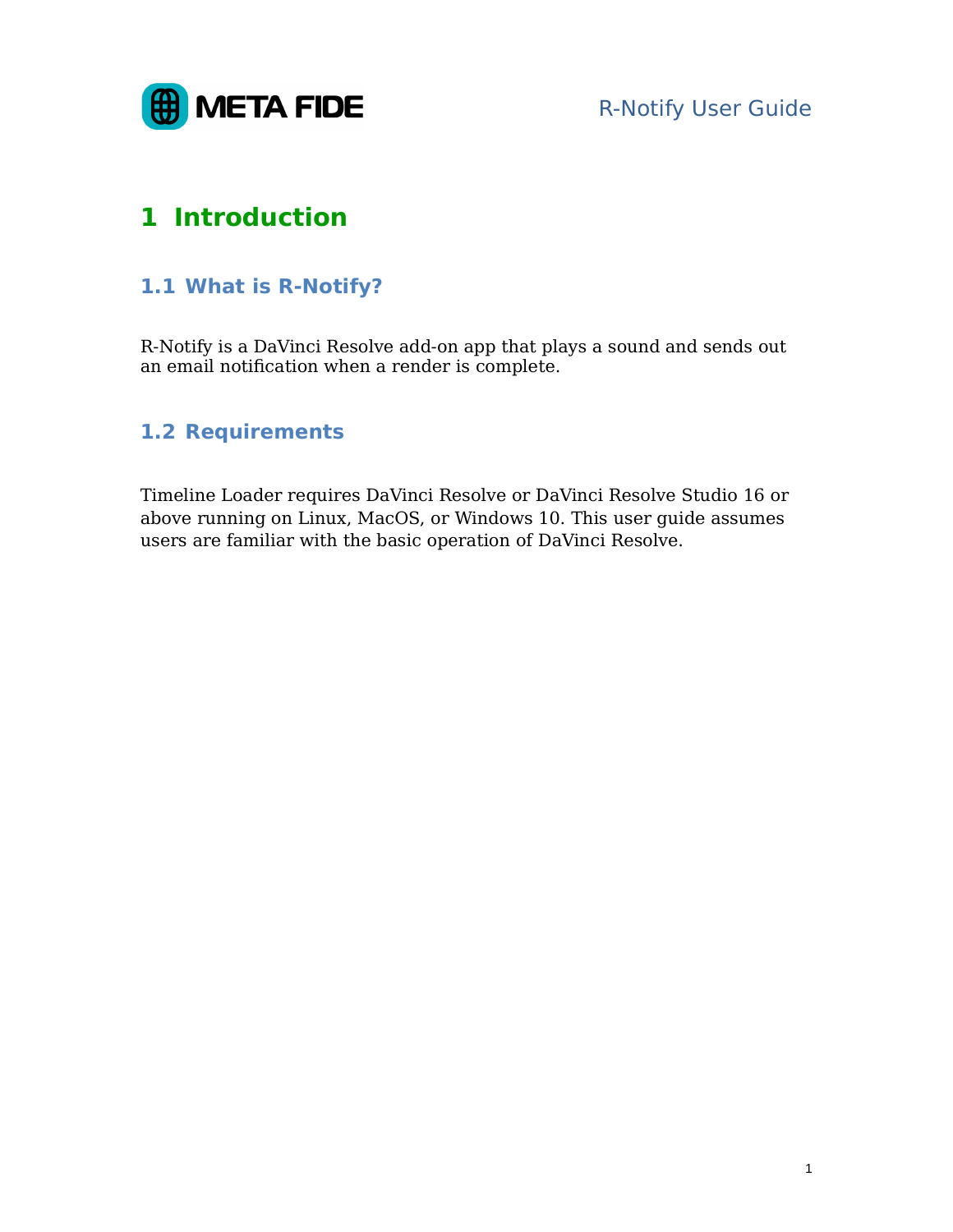

# **2 Installation and Setup**

### **2.1 Installation and Removal**

It's recommended you log in as a user with administrative privileges.

#### **2.1.1 MacOS**

Double click the installation package and follow the instructions.

To remove R-Notify from your system delete this folder:

/Applications/MetaFide/RNotify.app

#### **2.1.2 Windows 10**

Double click the installation package and follow the instructions.

Use Add or Remove Programs to remove R-Notify from your system.

#### **2.1.3 Linux**

Unzip the installer. Open the terminal. Change directory to the location of the installer and execute:

```
sudo sh RNotify.sh
```
To remove the application from your system execute:

sudo sh /opt/MetaFide/RNotify/uninstall-RNotify.sh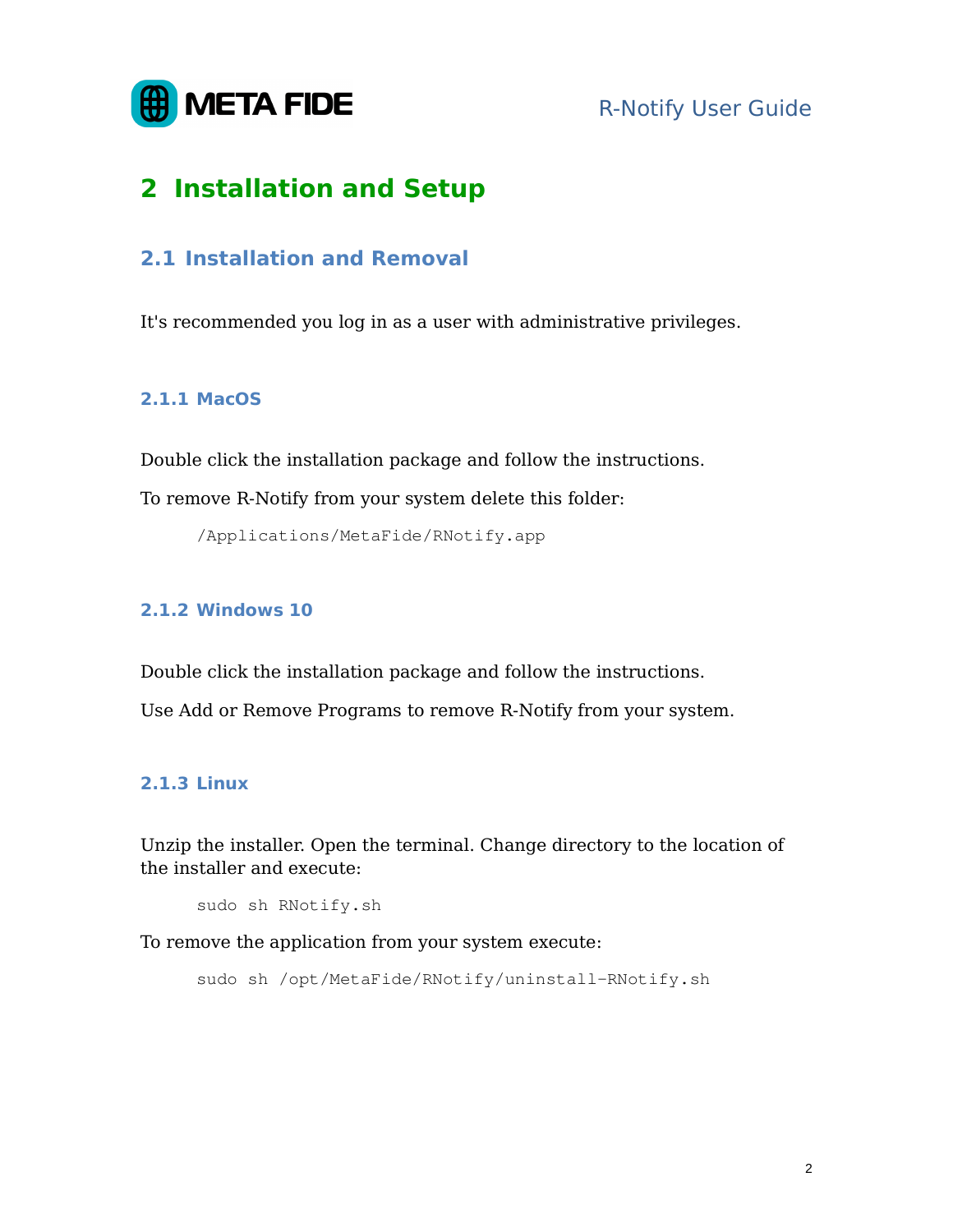

# **3 Using R-Notify**

### **3.1 Quick Start**

By default R-Notify will play a chime sound when a render is finished.

When setting up a new Resolve render job check the "Trigger script at End of render job" and select R-Notify from the dropdown Script menu. This setting is available in the Video tab of the Render Settings panel under Advanced Settings.

|                     |          | $\blacktriangleright$ Trigger script at End $\blacktriangleright$ of render job |
|---------------------|----------|---------------------------------------------------------------------------------|
| Script              | R-Notify | $\checkmark$                                                                    |
| > Subtitle Settings |          |                                                                                 |
|                     |          | Add to Render Queue                                                             |

## **3.2 Configuring Preferences**

R-Notify can play a custom sound and send out emails to any number of recipients set in the preferences.

You can launch the preferences editor in two ways.

If Resolve is not running simply use the Spotlight on macOS (Command + Space) or Windows Search (Windows Key) to look for R-Notify Preferences.

If Resolve Studio is running you can also find the preferences editor in Workspace  $\rightarrow$  Scripts  $\rightarrow$  R-Notify Preferences dropdown menu.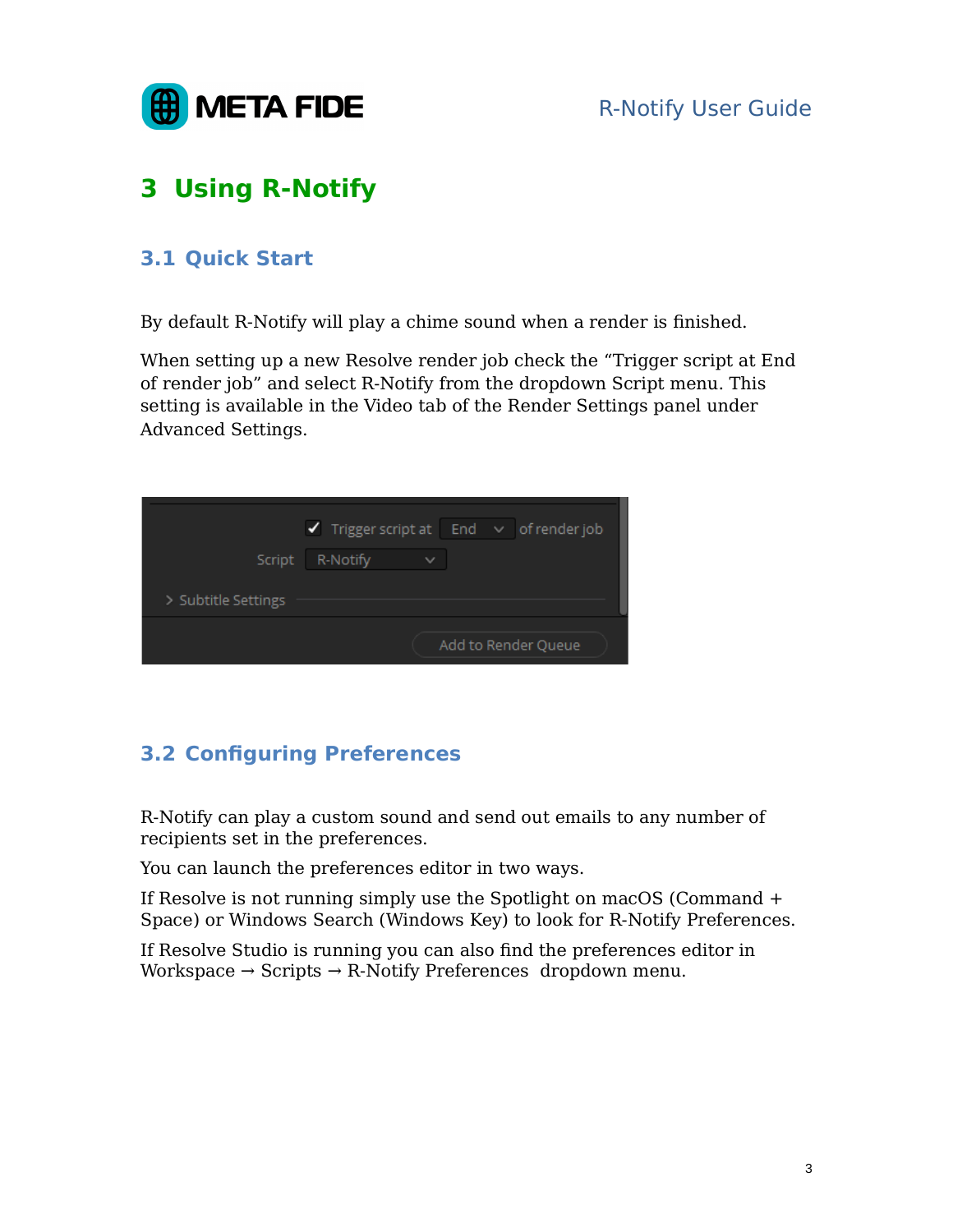

|                             | <b>R-Notify Preferences</b><br>×                                           |          |  |  |  |  |  |
|-----------------------------|----------------------------------------------------------------------------|----------|--|--|--|--|--|
| File<br>Help                |                                                                            |          |  |  |  |  |  |
| $\blacktriangleright$ Chime |                                                                            |          |  |  |  |  |  |
|                             | RenderChime_01.mp3<br><b>Browse</b>                                        |          |  |  |  |  |  |
| Test                        |                                                                            |          |  |  |  |  |  |
| $\blacktriangleright$ Email |                                                                            |          |  |  |  |  |  |
| <b>SMTP Server</b>          | smtp.gmail.com                                                             | Port 587 |  |  |  |  |  |
| Username                    | MyEmail@gmail.com                                                          |          |  |  |  |  |  |
| Password                    |                                                                            |          |  |  |  |  |  |
| <b>From Address</b>         | MyEmail@gmail.com                                                          |          |  |  |  |  |  |
| <b>Email Recipients</b>     | 1stRecipient@gmail.com,<br>2ndRecipientgmail.com,<br>3rdRecipientgmail.com |          |  |  |  |  |  |
| $\blacktriangledown$ HTML   |                                                                            |          |  |  |  |  |  |
|                             | RenderNotificationTemplate_01.html<br><b>Browse</b>                        |          |  |  |  |  |  |
| Test                        |                                                                            |          |  |  |  |  |  |
|                             | Cancel                                                                     | Save     |  |  |  |  |  |

Use your own email account information to configure R-Notify. Gmail is tested to work, but most other email services should work as well.

The best practice is to create a new Gmail account for use with R-Notify and turn on "less secure apps" in https://myaccount.google.com/security

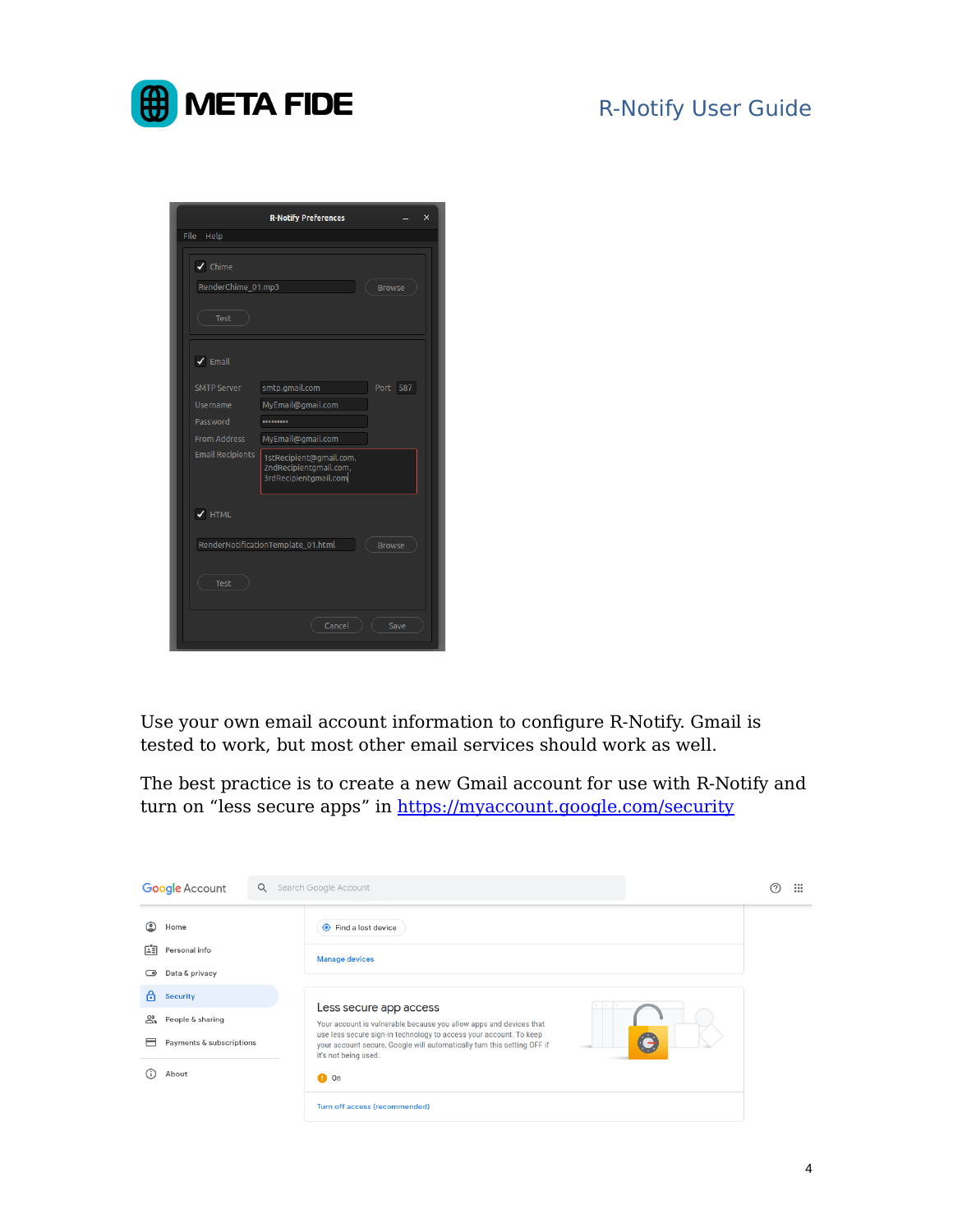

You can add a single email recipient, or any number of email addresses separated by commas.

R-Notify sends out a plain text email message containing the name of the Resolve project, the rendered timeline, and the completion time and date. When the HTML option is checked all this information is presented in an HTML formatted email.

When you have successfully tested the sound and the email settings use the checkboxes to enable the features you need and save the configuration.

### **3.3 Advanced Use**

You can replace the default chime sound and the HTML template with your own files.

Examine the default HTML file to see how to use the naming wildcards.

The default MP3 and HTML files are stored in:

```
%APPDATA%\MetaFide\Rnotify (Windows)
~/Library/ TBD (macOS)
```
You can load your custom MP3 and HTML from anywhere by using their respective Browse buttons.

# **4 Troubleshooting**

### **4.1 No Chime Sound**

Open R-Notify Preferences and click on the Browse button in the Chime section. If the default MP4 file is not visible in the file dialog the file is missing. You can select another MP4 file or contact the support to receive a replacement file.

### **4.2 No Email Notification**

If using Gmail make sure "less secure apps" is enabled in your account. In some cases Gmail may misidentify and block R-Notify. Check any security